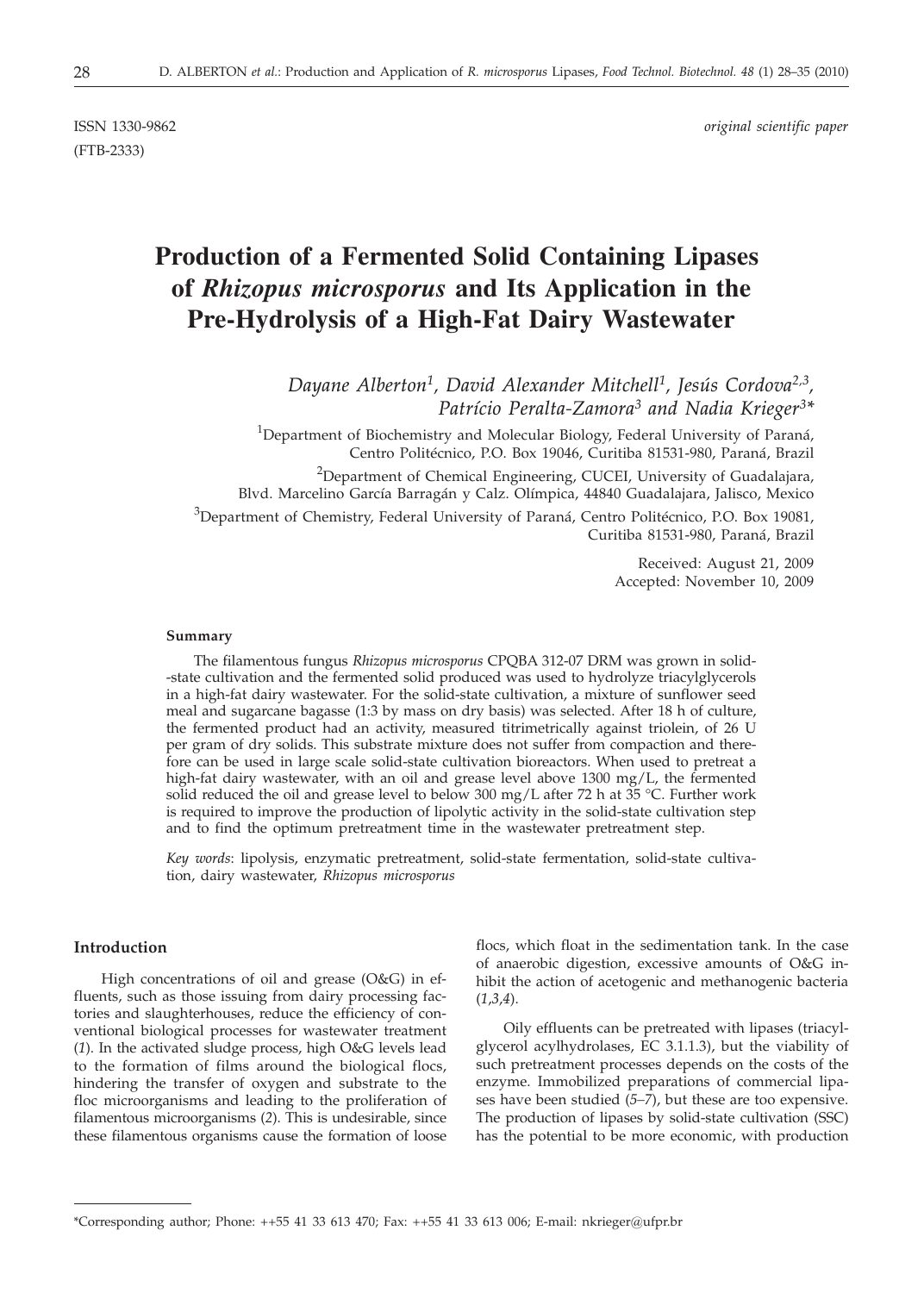costs in SSC being predicted to be only 30 % of those in submerged culture, if solid agro-industrial residues are used as substrates (*8*). Based on these considerations, a research group at the Federal University of Rio de Janeiro (UFRJ) in Rio de Janeiro, Brazil, has used a 'fermented solid', produced by SSC, to pretreat synthetic and real effluents that contained initial O&G levels above 800 mg/L (*9*–*15*). The pretreatment led to improved removal of COD (chemical oxygen demand), in subsequent conventional aerobic or anaerobic treatment processes, in comparison with the effluent that was not pretreated (*16*).

The aims of the present study are to produce a fermented solid containing the lipases of *Rhizopus microsporus* and to study the changes that occur during the pretreatment of a high fat dairy wastewater with this fermented solid. During the pretreatment step, we monitored not only the free acid profiles, as previous workers have done, but also the profiles for lipase activity and  $O&G$  levels.  $BOD<sub>5</sub>$  (biological oxygen demand, 5-day test) and COD tests were also done.

## **Materials and Methods**

#### *Fungal strain and media*

*Rhizopus microsporus*, originally isolated from soil from Guadalajara, Mexico, and found in preliminary tests to produce good levels of lipolytic activity, was identified by CPQBA (Centro Pluridisciplinar de Pesquisas Químicas, Biológicas e Agrícolas) of UNICAMP, Campinas, São Paulo, Brazil, where it is deposited as strain CPQBA 312-07 DRM. Spore suspension was prepared by growing the strain on potato dextrose agar at 30 °C for five days and harvesting the spores with a Tween solution (0.01 % *m*/*V*). The spore concentration in the suspension was determined using a Neubauer chamber.

#### *Solid-state cultivation*

Sugarcane bagasse (donated by Usina de Álcool Melhoramentos, Jussara, Paraná, Brazil), when pretreated, was sieved to obtain particles between 0.85 and 1.7 mm, washed three times with distilled water, followed by drying at 80 °C for 24 h. When not pretreated, it was simply dried, without sieving, and contained particles between 0.8 mm and 1.5 cm. Sunflower seeds (purchased at a local market) were always milled and then sieved to obtain particles between 0.85 and 1.4 mm. Nutrient medium (NM) contained (in  $g/L$ ): MgSO<sub>4</sub>·7H<sub>2</sub>O 0.2, K<sub>2</sub>HPO<sub>4</sub> 0.7, KH<sub>2</sub>PO<sub>4</sub> 0.4, yeast extract 2.0, glucose 1, and 1 % (by volume) olive oil (*17*).

Various wetting solutions were tested, namely: 0.1 M phosphate buffer, pH=7.0; nutrient medium; nutrient medium plus 5 % (by volume) olive oil; nutrient medium plus 5 % (by volume) bovine fat; nutrient medium plus 5 % (by volume) dairy wastewater fat; and dairy wastewater. When fats were used, they were liquefied at 50 °C and then added to the culture medium under vigorous agitation.

Each 250-mL Erlenmeyer flask contained 10 g of dry substrate and wetting solution. Flasks were plugged with cotton wool and autoclaved at 121 °C for 15 min. After cooling, the initial moisture content (around 75–79 % by mass on wet basis) was measured in an infrared moisture balance (Gehaka IV 2000, São Paulo, SP, Brazil) and the flasks were inoculated with spore suspension (1 mL, containing  $3.0 \cdot 10^8$  spores) and incubated at 40 °C.

# *Drying of the fermented solid and extraction of lipolytic activity*

For enzyme extraction, each flask received 100 mL of 20 g/L NaCl solution and was then agitated on a rotary shaker for 1 h at 200 rpm and 30  $\degree$ C. The suspension was filtered through cheesecloth, with the excess liquid being squeezed out manually. The extract was centrifuged for 10 min at 12 500×g. In the drying tests, two methods were compared: lyophilization (for 24 h at –40 °C in a Jouan LP3 lyophilizer, Allerød, Denmark) and drying in an oven at 55 °C.

# *Collection, characterization and preparation of the dairy wastewater*

Both effluent samples were collected from the Parshall flume (localized after the equalization tank) in the effluent treatment station of a dairy industry located in the state of Paraná, Brazil and stored at  $-18$  °C until use. The first sample had the following composition (in mg/L): COD 3680, BOD<sub>5</sub> 3255, oil and grease 640, total Kjeldahl nitrogen 17.6, total phosphorus 1.76, sedimentable solids 0.30, total suspended solids 752, volatile suspended solids 735, total solids 3160, and pH=13. The second sample had pH=2 and was composed of (in mg/L): COD  $2789$ ,  $BOD_5$  2431, oil and grease 427, total Kjeldahl nitrogen 67.9, total phosphorus 11.2, sedimentable solids 0.90, total suspended solids 179, volatile suspended solids 157, and total solids 4138. The analyses were performed according to standard procedures (*18*).

O&G levels above 1000 mg/L are an intermittent problem in the dairy industry; therefore not all samples contain them. Following a strategy previously used by other workers (*9*,*11*), we obtained such levels by collecting a low-fat wastewater and then supplementing it with extra dairy fat. This dairy fat was collected in the equalization tank of the effluent treatment station of the same dairy industry. It contained 87 % O&G by mass (dry basis) and was kept at  $-18$  °C. It was incorporated into the wastewater using a mechanical impeller to produce a stable emulsion. Depending on the experiment, the volume of the wastewater and the mass of the dairy fat varied. In a typical experiment, 2 L of the effluent and 5 g of the dairy fat were mixed during 4 h at room temperature, at 5000 rpm. The mixture was then adjusted to pH=7.0 and, if sterilized, was autoclaved at 121 °C for 15 min. The wastewater with added dairy fat, prepared as described here, was denominated as 'high fat dairy wastewater' (HFDWW).

## *Hydrolysis of the high fat dairy wastewater (HFDWW)*

Hydrolysis was tested in 250-mL Erlenmeyer flasks with 70 mL of HFDWW. A mass of 0.3 g of dried fermented solid, containing 33 U/gds (lipolytic units per gram of dry solid, measured against tricaprylin), was added per 100 mL of HFDWW (*i.e.* 0.3 % *m*/*V*). Flasks were incubated at 35 °C and 150 rpm on an orbital shaker. At each sampling time, the contents of three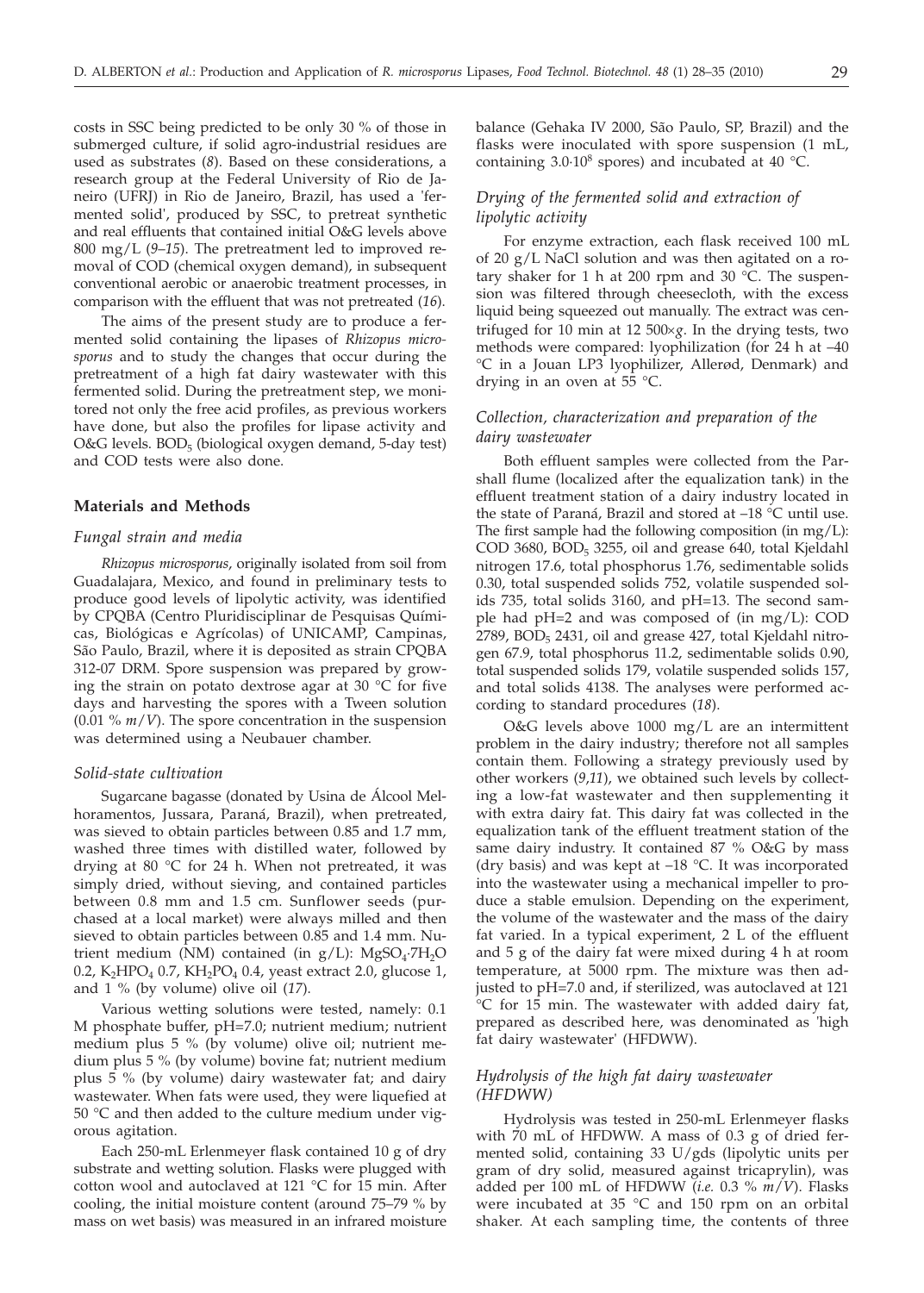flasks were filtered through a nylon mesh. As a coarse estimate of fungal growth, the contents retained in this mesh were transferred to a pre-weighed qualitative filter paper and then dried at 55 $\degree$ C to constant mass. The biomass was calculated as the difference between the mass of these dry solids and the mass of dry solids from autoclaved fermented solid added to the HFDWW in control flasks. The filtrate was used for the analysis of free acids, lipolytic activity (titrimetric method) and O&G content. Another control experiment involved the incubation of HFDWW without the addition of fermented solid. All experiments were done in triplicate.

#### *Determination of colony forming units (CFU)*

Samples were diluted with saline solution  $(9 \text{ g/L})$ NaCl), in a  $1/10$  dilution series until a dilution of  $10^{-8}$ . Spread plates with a nutrient medium, containing (in g/L): peptone 5, meat extract 3, NaCl 1, agar 15, were inoculated with 0.1 mL of each dilution and then incubated at 30 °C for 24 h before counting of the colonies.

#### *Lipase activity measurement*

Lipolytic activity was measured directly in the fermented solid, in the aqueous extract prepared from the fermented solid and in the effluent during the enzymatic treatment. Two methods were used: the spectrophotometric method of hydrolysis of *p*-nitrophenyl palmitate (*p*NPP, Sigma-Aldrich, St. Louis, MO, USA) (*19*) and the titrimetric method (*20*), in which tributyrin (C4), tricaprylin (C8) and triolein (C18) were used as substrates (all obtained from Sigma-Aldrich, St. Louis, MO, USA).

For the *p*NPP method, 1 mL of solution A (3 mg of *p*NPP in 1 mL of 2-propanol) was added to 9.0 mL of solution B (50 mM, pH=8, Tris-HCl buffer, polyvinyl alcohol 0.25 % *m*/*V*), dropwise, with intense stirring. A volume of 0.9 mL of the mixture was transferred to a cuvette and 0.1 mL of aqueous extract containing the enzyme was mixed in. An absorbance coefficient of 1.4.10<sup>4</sup> L*/*(mol·cm) was used for *p*-nitrophenol. One unit of activity (U) was defined as the production of  $1 \mu$ mol of *p*-nitrophenol per minute at  $40^{\circ}$ °C and pH=8.0.

For the titrimetric method, emulsions of the substrates were prepared and the free fatty acids were titrated using 0.05 M NaOH in a pH-Stat (Metrohm 718 Stat Titrino, Herisau, Switzerland) set at pH=7.0. Each substrate, tributyrin (54 mM), tricaprylin (63 mM) and triolein (62 mM), was pre-emulsified with gum arabic (3  $\%$   $m/V$ ), 2 mM CaCl<sub>2</sub>, 2.5 mM Tris-HCl buffer and 150 mM NaCl (*21*). For each assay, 20 mL of the emulsion and 250 mg of dried solid were placed in a thermostated vessel (37 $^{\circ}$ C) at pH=7 and the hydrolysis reaction was accompanied for 10 min. One unit of activity (U) was defined as the liberation of  $1 \mu$ mol of fatty acid per minute, under the assay conditions.

## *Analytical methods*

The parameters COD and  $BOD<sub>5</sub>$  were determined according to standard methods (*18*). The O&G content was determined by Soxhlet extraction using hexane as the solvent (*18*). Free acids (FA) were determined by the titration of samples: 5 mL of the effluent (treated or non-treated) were added to 15 mL of ethanol and then titrated, using 0.005 M NaOH, with phenolphthalein as the indicator (*22*).

#### **Results**

## *Production of lipolytic activity in solid-state cultivation*

We initially used sunflower seed meal, which was found to induce lipase production in SSC more effectively than several oily agro-industrial residues (*23*). This meal contains 25.9 % (by mass) lipids, 45.7 % carbohydrates and 18 % protein. With this substrate, *R. microsporus* produced a maximum *p*NPP-hydrolyzing activity of 4.0 U/gds at 48 h (Table 1). However, during this culture, the solid substrate compacted significantly, a problem that can be attributed to the high lipid content. If this were to happen in a large-scale production process, it would significantly reduce the ability to aerate the substrate bed. We therefore tested the addition of sugarcane bagasse as a bulking agent, as has been done for the production of biosurfactants by SSC (*24*).

Several different mixtures of sunflower seed meal with sieved, washed and dried sugarcane bagasse were tried (Table 1). With sunflower seed meal alone, the peak of *p*NPP-hydrolyzing activity occurred at 48 h, whereas

Table 1. Production of *p*NPP-hydrolyzing activity by *Rhizopus microsporus* CPQBA 312-07 DRM in solid-state cultivation using different ratios of sunflower seed meal and sugarcane bagasse

| Substrates          | SSM/SCB | Maximum<br>activity/(U/gds) | Time at which<br>maximum obtained/h | Activity per g dry<br>sunflower seed meal/ $(U/g)$ |
|---------------------|---------|-----------------------------|-------------------------------------|----------------------------------------------------|
| SSM+SCB             | 1:9     | $1.6 \pm 0.2$               | 18                                  | 16.4                                               |
|                     | 1:3     | $3.6 \pm 0.1$               | 18                                  | 14.3                                               |
|                     | 1:1     | $4.6 \pm 0.3$               | 18                                  | 9.4                                                |
|                     | 3:1     | $2.8 \pm 0.4$               | 18                                  | 3.7                                                |
| <b>SSM</b>          | 1:0     | $4.5 \pm 0.4$               | 48                                  | 4.5                                                |
| SCB+NM+olive oil    | 0:1     | $0*$                        |                                     |                                                    |
| SCB+NM+effluent fat | 0:1     | $0*$                        |                                     |                                                    |
| SCB+effluent        | 0:1     | $()^*$                      |                                     |                                                    |
| SCB+NM+animal fat   | 0:1     | $0*$                        |                                     |                                                    |

SSM sunflower seed meal, SCB sugarcane bagasse, NM nutrient medium (see Materials and Methods)

\* there was no visual evidence of growth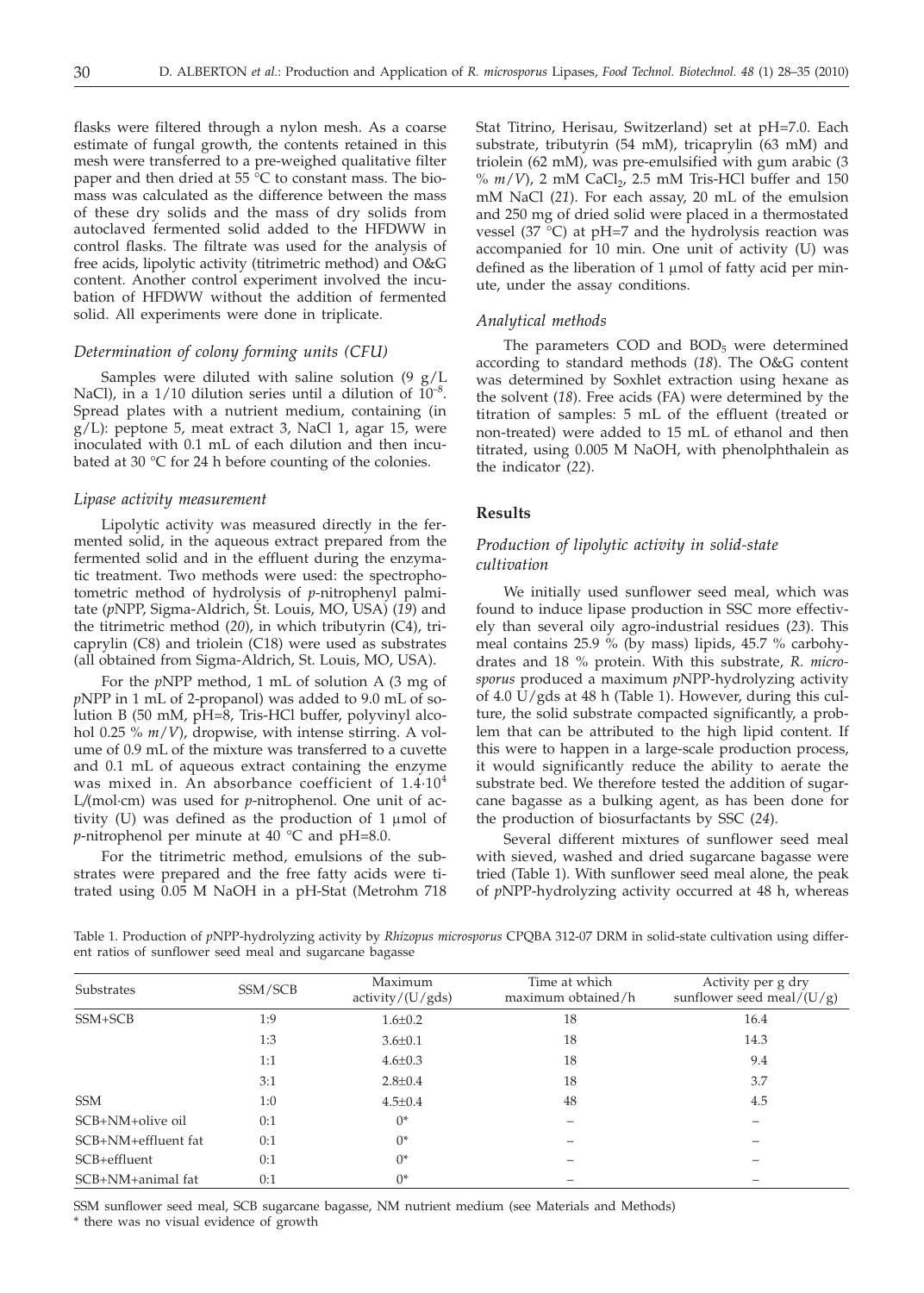for all mixtures it occurred at 18 h (Table 1). The 1:1 mixture gave a peak activity (4.6  $U/gds$ ) that was comparable to that obtained with sunflower seed meal alone  $(4.5 \text{ U/gds})$ , while all the other mixtures gave lower yields. However, although the 1:1 mixture gave the highest activity based on the overall mass of solids, the 1:3 and 1:9 mixtures gave higher activities per mass of sunflower seed meal used. This calculation is important not only because sunflower seed meal is significantly more expensive than sugarcane bagasse, but also because it is desirable to minimize the introduction of oil into the waste treatment system within the fermented solid. For example, based on the initial lipid content of the sunflower seed meal of 25.9 % (by mass) and the addition of fermented solid to the effluent at 0.3 % (*m*/*V*), the 1:1, 1:3 and 1:9 mixtures have the potential to contribute up to 390, 194 and 78 mg/L O&G, respectively, to the effluent. The 1:9 mixture gave a slightly higher activity per mass of sunflower seed meal than the 1:3 mixture, but a greater reactor volume would be necessary to produce the same amount of enzyme. Therefore the 1:3 mixture was used for all further studies.

Diaz *et al*. (*25*) produced lipases using sugarcane bagasse as the only solid material, this bagasse being impregnated directly with a nutrient solution. We tried a similar strategy, in which sugarcane bagasse was impregnated with a nutrient medium and an inducing agent (in different treatments, olive oil, fat obtained from a dairy effluent, dairy effluent itself and fat obtained from an abattoir). However, this test was unsuccessful since there was no growth and, as a result, no *p*NPP-hydrolyzing activity was produced (Table 1).

The *p*NPP-hydrolyzing activity was used in the studies described above, due to the convenience of the method. However, since the objective of the process is to use the fermented solid to hydrolyze fats and oils in effluents, it was necessary to demonstrate that the *p*NPP- -hydrolyzing activity was in fact indicative of real lipolytic activity. We therefore used the titrimetric method to determine the activity against tributyrin, tricaprylin and triolein for a sample of fermented solid removed at 18 h and added directly into the emulsion. Activities against tributyrin and tricaprylin were similar, with values of (50 $\pm$ 5) U/gds and (51 $\pm$ 4) U/gds, respectively. The activity against triolein was (26±2) U/gds, confirming the presence of true lipases. Tricaprylin was chosen for further assays since it is easier to prepare emulsions with it than with triolein.

The sugarcane bagasse used in the studies described above had been sieved, washed and dried. Since these processes would be expensive at large scale, we investigated whether they were necessary. A substrate mixture made with sieved, washed and dried bagasse gave a tricaprylin-hydrolyzing activity of 56 U/gds at 18 h, while a substrate mixture made with bagasse that was neither sieved nor washed before drying gave a slightly higher activity, of (61±6) U/gds at 18 h. In the remaining studies the bagasse was therefore neither sieved nor washed.

Up until this point the fermented solid was dried by lyophilization before its activity was determined. However, such a process would be prohibitively expensive at

large scale. We therefore tested whether it was feasible to use mild heat drying (55 °C). Also, we incubated a crude aqueous solution of the enzyme extracted from the fermented solid at the same temperature. During the first two hours of drying of the fermented solid, the original tricaprylin-hydrolyzing activity fell by a third (Fig. 1). A similar loss was observed in the crude aqueous extract. However, after this point the behaviour was quite different. The activity in the aqueous extract continued to decrease, until it completely disappeared after 9 h. In the case of the fermented solid, further losses were quite small, with the value stabilizing at around 44 U/gds. When a sample of the fermented solid was dried by lyophilization, the final activity was 47 U/gds, so mild heat drying is a feasible alternative to lyophilization.



**Fig. 1.** Loss of lipolytic activity during the drying of the fermented solid (obtained by growing *Rhizopus microsporus* CPQBA 312-07 DRM on a 1:3 (by mass) mixture of sunflower seed meal and sugarcane bagasse): (a) drying of fermented solid at 55 °C, key:  $(\bullet)$  residual lipolytic activity and  $(\bullet)$  moisture content: (b) incubation of a crude aqueous extract of the fermented solid at 55 °C, for comparative purposes. The symbols represent the means of triplicate determinations±the standard errors of the means

# *Experiments with the first batch of high fat dairy wastewater (HFDWW)*

In our studies with HFDWW we used O&G contents above 1000 mg/L. Such high contents occur intermittently in dairy wastewaters, causing problems for the operation of biological treatment processes (*10*,*11*). The initial experiments were done with sterilized HFDWW in order to investigate the behaviour of *R. microsporus* in the wastewater, while avoiding interferences caused by the wastewater microflora.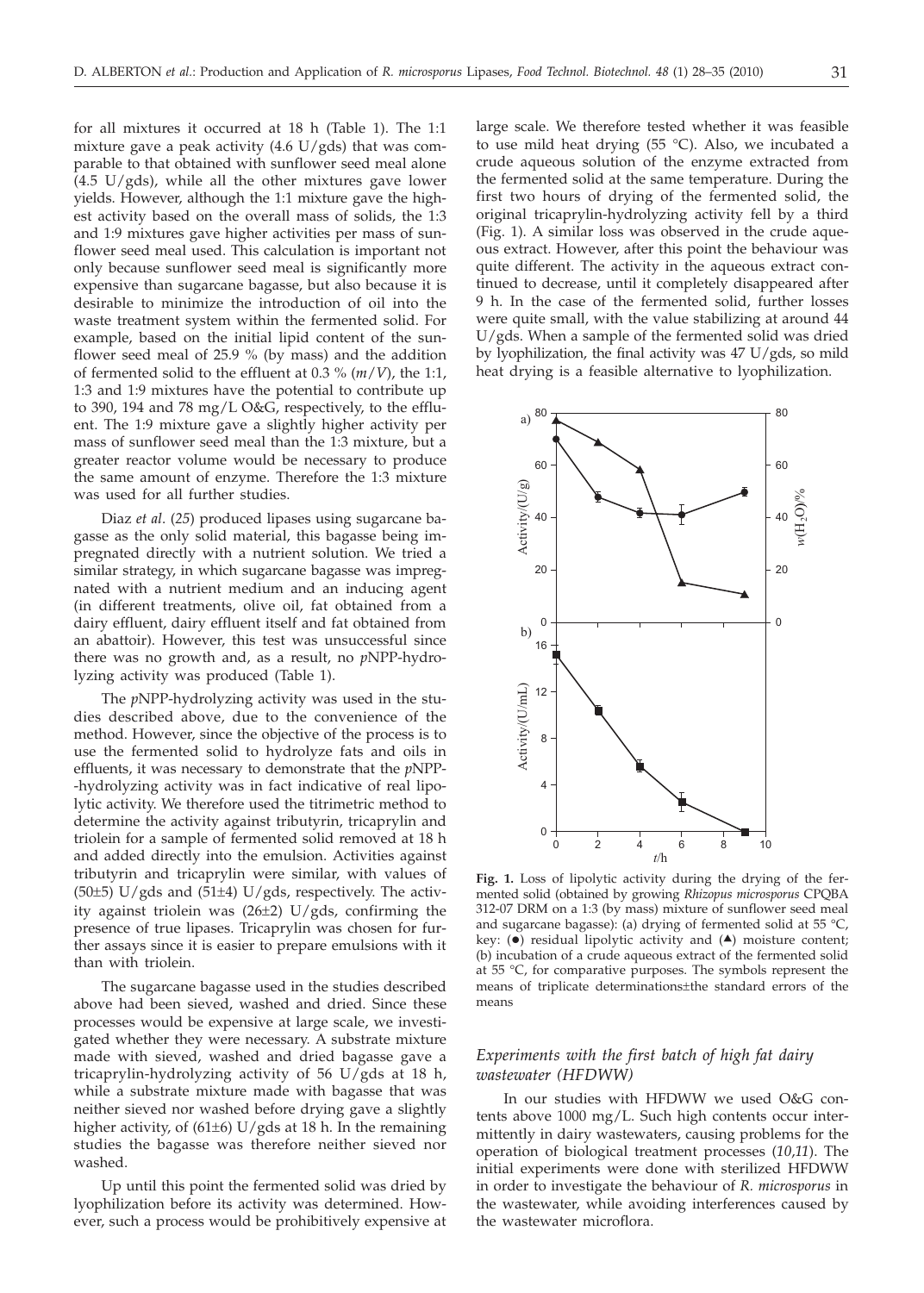Fermented solid was added at 0.3 % (*m*/*V*) and hydrolysis was followed over 120 h. The rate of O&G removal fell over time (Fig. 2a), which is not surprising since the lipolytic activity detected in the effluent also fell (Fig. 2b). The O&G content of the effluent was reduced to 250 mg/L by 72 h, whereas in control incubations (with sterilized effluent and with sterilized effluent plus autoclaved fermented solid), the O&G content remained at the original level (Fig. 2a). The maximum lipolytic activity in the effluent (3500 U/L) was detected



*g*(biomass)/(g/L)

 $v(bionnass)/(g/L)$ 

**Fig. 2.** Reaction profiles during the pretreatment of sterilized high-fat dairy wastewater (HFDWW) with 0.3 % (*m*/*V*) fermented solid: (a) oil and grease (O&G) levels; (b) lipolytic activity  $(A)$  and biomass concentration  $(\Delta)$ ; (c) free acid levels. Key to parts a and c: (.) sterilized effluent, (.) sterilized effluent with autoclaved fermented solid,  $($ <sup> $\blacktriangle)$ </sup> sterilized effluent with fermented solid. Pretreatment was carried out at 35 °C and 150 rpm. The symbols represent the means of triplicate flasks±the standard errors of the means

at 12 h (Fig. 2b). The maximum free acid level (4.4 mM) also occurred at this time (Fig. 2c). In the control experiment the free acid contents remained around 3 mM. The fungus grew in the effluent (Fig. 2b). The maximum biomass value was around 1.5 g/L, obtained at 24 h.

We evaluated the COD and  $BOD<sub>5</sub>$  of HFDWW pretreated with fermented solid for 12 and 72 h (Table 2). The COD fell throughout the pretreatment process. This was not the case with the  $BOD<sub>5</sub>$  value. The addition of the extra fat to bring the original O&G level over 1000  $mg/L$  did not increase the BOD<sub>5</sub> value, indicating that this fat was not used by the sludge microflora during the 5 days of the BOD test. After 12 h of pretreatment, the  $BOD<sub>5</sub>$  level had increased by about  $1000 \text{ mg/L}$ , indicating that the hydrolysis of the fat by the lipase had made the fat available to the sludge microflora. After 72 h of pretreatment the  $BOD<sub>5</sub>$  and COD values had both fallen significantly. The fall of the COD during the pretreatment indicates that the fungus had used up a significant amount of organic matter present in the HFDWW, given that the lipolytic activity itself does not remove COD.

Table 2. BOD5 and COD levels in the first sample of high-fat dairy wastewater (HFDWW) during treatment with 0.3 % (*m*/*V*) fermented solid obtained using *Rhizopus microsporus* CPQBA 312-07 DRM

| Time/h | Sample<br>$BOD_5/(mg/L)$ | $\text{COD}/\text{(mg/L)}$ |
|--------|--------------------------|----------------------------|
| 0      | 3250                     | 6908                       |
| 12     | 4253                     | 6747                       |
| 72     | 1134                     | 2570                       |

# *Experiments with the second batch of high fat dairy wastewater (HFDWW)*

The experiment with the second batch of HFDWW had two aims. Firstly, since a real enzymatic pretreatment process would involve non-sterile wastewater, we included a treatment in which the fermented solid was added to unsterilized HFDWW. Secondly, given that the physicochemical properties and the composition of effluents vary over time, we tested whether our enzymatic pretreatment process would be effective with HFDWW prepared from raw effluent collected at a different time.

Significant removal of O&G was obtained in both sterilized and unsterilized HFDWW treated with fermented solid, with a reduction of over 1000 mg/L (Table 3). When HFDWW was not sterilized and received no fermented solid, the endogenous microflora only removed around 500 mg/L O&G, with the level falling from the original value of 1358 to 848 mg/L at 72 h.

The BOD<sub>5</sub> level remained essentially constant in the sterilized HFDWW that did not receive fermented solid (Table 3). The other three treatments led to significant reduction in BOD<sub>5</sub>. As in Table 2, the sterilized HFDWW with fermented solid first increased its  $BOD_{5}$  from around 3000 mg/L in the original HFDWW to around 4000 mg/L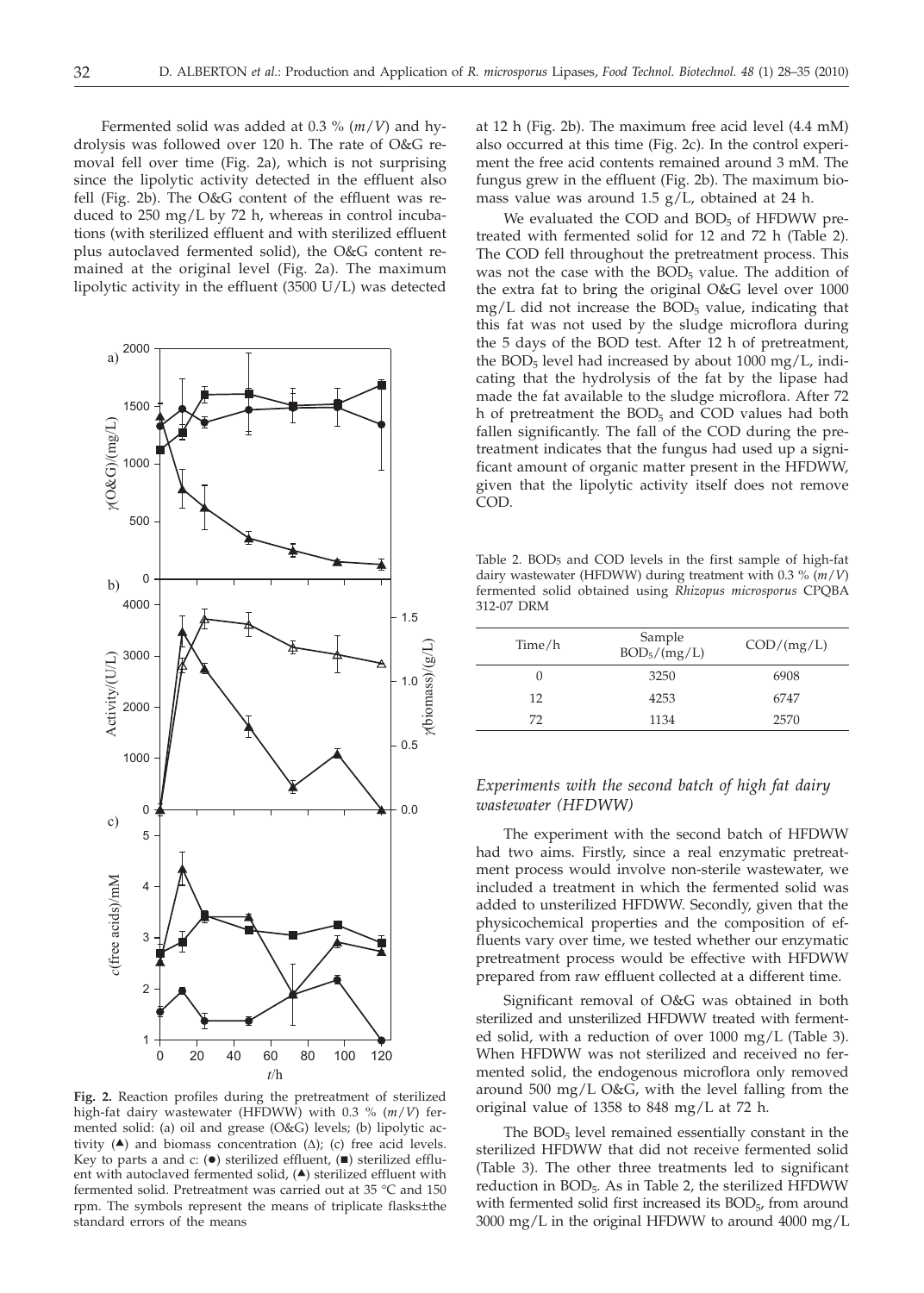| Time/h           | Treatments                      |                       |                        |                          |  |  |
|------------------|---------------------------------|-----------------------|------------------------|--------------------------|--|--|
|                  | Sterilized effluent             | Unsterilized effluent | Sterilized effluent+FS | Unsterilized effluent+FS |  |  |
|                  | Colony forming units/(CFU/L)    |                       |                        |                          |  |  |
| $\boldsymbol{0}$ |                                 | $2.42 \cdot 10^{9}$   |                        | $2.42 \cdot 10^9$        |  |  |
| 12               |                                 | $6.76 \cdot 10^{9}$   |                        | $1.63 \cdot 10^{10}$     |  |  |
| 72               |                                 | $1.07 \cdot 10^{12}$  |                        | $3.16 \cdot 10^{12}$     |  |  |
|                  | $\gamma$ (fungal biomass)/(g/L) |                       |                        |                          |  |  |
| $\overline{0}$   |                                 | $\qquad \qquad -$     | $\overline{0}$         | $\overline{0}$           |  |  |
| 12               |                                 |                       | $0.85 \pm 0.03$        | $-0.23 \pm 0.08$         |  |  |
| 72               |                                 |                       | $1.53 \pm 0.07$        | $-0.39 \pm 0.15$         |  |  |
|                  | $BOD_5/(mg/L)$                  |                       |                        |                          |  |  |
| $\mathbf{0}$     | 3130                            | 4499                  | 3130                   | 4499                     |  |  |
| 12               | 3352                            | 2190                  | 3977                   | 3035                     |  |  |
| 72               | 3551                            | 808                   | 1329                   | 371                      |  |  |
|                  | COD/(mg/L)                      |                       |                        |                          |  |  |
| $\mathbf{0}$     | 5378                            | 5892                  | 5378                   | 5892                     |  |  |
| 12               | 5657                            | 7335                  | 6235                   | 6733                     |  |  |
| 72               | 6813                            | 4048                  | 2988                   | 3126                     |  |  |
|                  | $\gamma$ (O&G)/(mg/L)           |                       |                        |                          |  |  |
| $\mathbf{0}$     | 1598±20                         | 1358±20               | 1598±20                | 1358±20                  |  |  |
| 12               | 1357±16                         | 1210±4                | 1118±74                | 1088±51                  |  |  |
| 72               | 1345±22                         | 848±50                | 348±17                 | $268 + 25$               |  |  |

Table 3. Parameters determined in the second sample of high-fat dairy wastewater (HFDWW) during treatment with 0.3 % (*m*/*V*) fermented solid (FS) obtained using *Rhizopus microsporus* CPQBA 312-07 DR

at 12 h, and then decreased to a value around 1000 mg/L at 72 h. In both unsterilized treatments the  $BOD<sub>5</sub>$  decreased throughout, reaching values below 1000 mg/L. The greatest removal was in the unsterilized HFDWW with fermented solid, indicating synergistic action between the enzyme released from the fermented solid and the endogenous microorganisms of the effluent.

The COD in the sterilized HFDWW without the addition of fermented solid did not decrease over the 72 h of the pretreatment process (Table 3). In the other three treatments, by 72 h the COD had been reduced by between 1800 and 2700 mg/L.

In the unsterilized HFDWW, both with and without the addition of fermented solid, the viable count of the endogenous microorganisms increased by several orders of magnitude, from an initial value of  $2.4 \cdot 10^9$  to over 1·1012 CFU/L at 72 h. Fungal biomass developed in the sterilized HFDWW to which fermented solid had been added, reaching 1.53 g/L at 72 h (Table 3). However, there was no production of fungal biomass when fermented solid was added to unsterilized HFDWW. Indeed, in this case the fermented solid lost mass during the incubation. Growth of the fungus is therefore inhibited by the microflora of the original effluent, so the contribution of the fermented solid in the unsterilized HFDWW is due to the lipolytic activity produced in the prior SSC process.

## **Discussion**

The present work makes two contributions. Firstly, it provides an insight into the phenomena that occur during the enzymatic pretreatment of high-fat effluents. Secondly, although optimization of the production of the enzyme was not the major aim, our results allow us to undertake a preliminary evaluation of the potential of our system. These two items will be discussed separately below.

## *The insights obtained into the pretreatment process*

Our work represents the first time that lipase activity,  $O&G$ ,  $BOD<sub>5</sub>$  and  $COD$  have been followed during the treatment of the wastewater with fermented solid. Previous workers who have used fermented solid in enzymatic pretreatment processes have demonstrated that the pretreatment step leads to better COD removal in a subsequent anaerobic digestion, but they have focused their characterization of the pretreatment step on free acid levels (*9*–*12*,*14*,*26*). There is no guarantee that selecting pretreatment times solely on the basis of free acid levels will optimize the efficiency of the treatment in subsequent conventional effluent treatment processes.

In the first pretreatment experiment, lipase levels in the effluent were reasonably high (above 1500 U/L) until 48 h, suggesting that it may be appropriate to carry out the pretreatment for slightly longer than the times of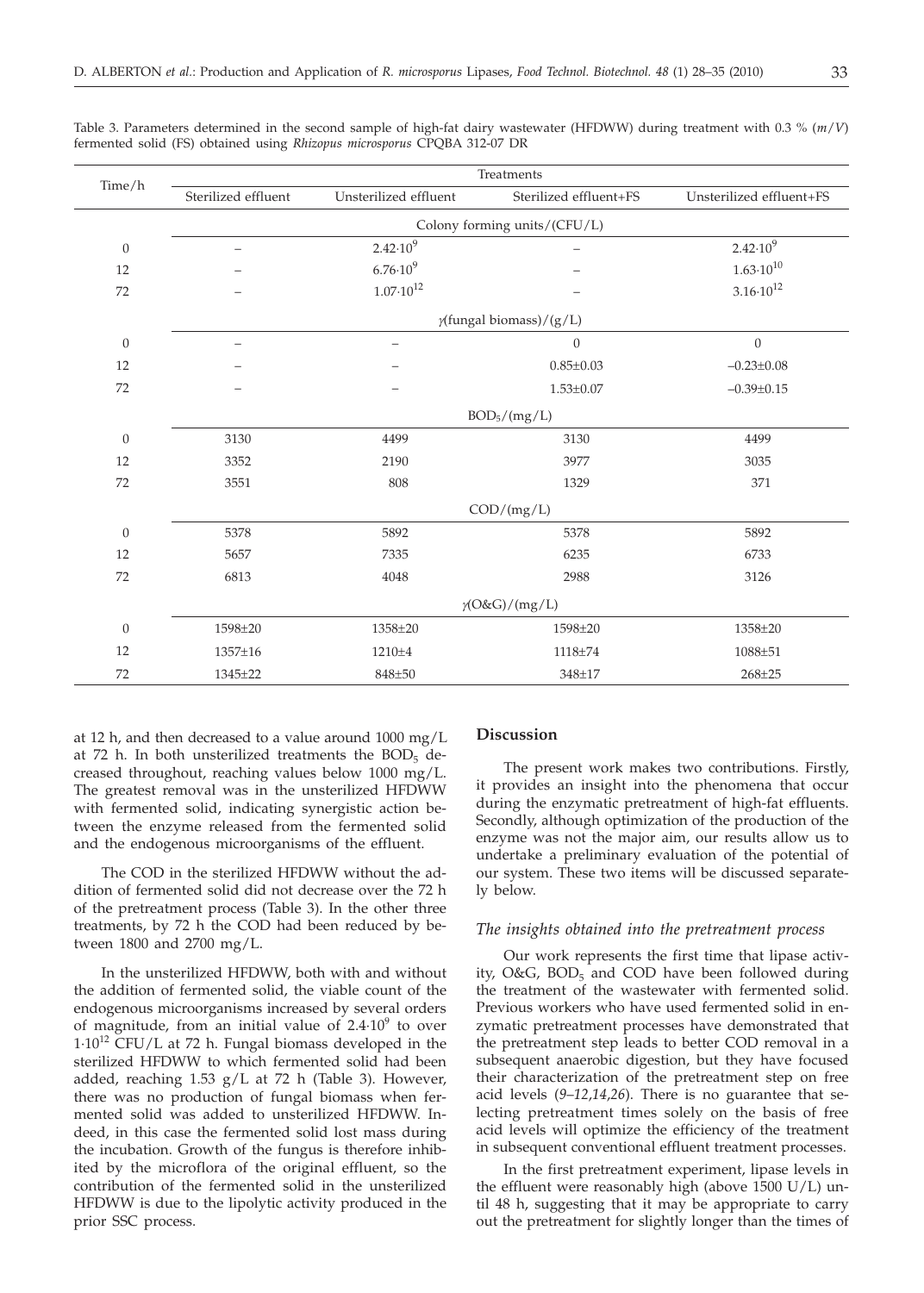8 to 24 h that have been used by previous workers (*9*–*12*,*14*,*26*). However, the use of longer pretreatment times to increase O&G removal must be balanced against the greater capital costs associated with the construction of larger pretreatment tanks. In fact, it would be desirable to investigate the effect of time of pretreatment, and the resulting values for lipase activity and free acid,  $BOD_{5}$ , COD and O&G levels obtained in the pretreatment process, on the subsequent efficiency of the treatment of the effluent in conventional processes. Special attention should be given to the  $BOD<sub>5</sub>$  to COD ratio, since low values of this ratio can compromise the efficiency of conventional processes (*27*,*28*). Based on this consideration, pretreatment times as long as 72 h should be avoided: from the results shown in Table 3, the pretreatment of unsterilized effluent with 0.3 % (*m*/*V*) fermented solid during 72 h led to a low  $BOD<sub>5</sub>$  to COD ratio of 0.12.

## *The potential of the pretreatment process with Rhizopus microsporus*

The only previous work that has been undertaken with the addition of fermented solid to pretreat high-fat effluents is that of the group at UFRJ (*16*). Their production process involves the growth of *Penicillium restrictum* on a solid substrate in which the major component is babassu cake, a waste material left over after the recovery of oil from seeds of the babassu palm. In their system, lipolytic activities of around 30 U/gds after 20 h of fermentation have been reported, obtained using the titrimetric method with olive oil (*14*). Our production process has a comparable yield, with 26  $U/gds$  being obtained, using the titrimetric method with triolein, a not too different substrate.

The UFRJ process involves a substrate composed totally of waste materials, namely babassu cake supplemented with molasses (*14*), while our substrate contains a non-waste component, namely ground sunflower seeds. In laboratory-scale production studies done in tray-type bioreactors (*i.e.* without forced aeration), their substrate would be preferable because of its lower cost. However, if an enzymatic pretreatment process were to be implemented in a wastewater treatment plant, it would probably be necessary to produce the fermented solid in a large-scale forcefully-aerated bioreactor. In such a bioreactor, babassu cake, with the particle size of 0.21 to 0.42 mm used by Rosa *et al*. (*14*), would be likely to form compact masses, leading to large pressure drops and poor aeration of the bed. Our use of sugarcane bagasse as a bulking material has the potential to prevent such problems from occurring at large-scale, as we have demonstrated using 8 kg of substrate (dry basis) in an intermittently-agitated, forcefully-aerated bioreactor (results not shown). Of course, we need to substitute the ground sunflower meal with a waste material that will induce lipases. Note that this would not include babassu cake, which is not produced in southern regions of Brazil. In an SSC process for production of fermented solid it would be essential to minimize transport costs by using locally available wastes.

The work of Diaz *et al*. (*25*) suggests that it should be possible to increase lipase production levels significantly. When they grew a related strain, *Rhizopus homo-*

*thallicus*, in SSC, on a medium consisting of sugarcane bagasse impregnated with a liquid broth containing olive oil, they obtained tricaprylin-hydrolyzing activities (determined by the titrimetric method) of up to 1500 U/gds at 12 h. The most probable explanation as to why their tricaprylin-hydrolyzing activities were around 30-fold higher than those obtained in the current work is that they used forcefully-aerated column bioreactors, whereas we used 5-cm high layers in Erlenmeyer flasks without forced aeration. As a result, oxygen limitation is likely to be more severe in our system. In fact, the absence of forced aeration, combined with poor bed porosity due to the presence of fat in the impregnating media, might have contributed to the lack of growth in the last four treatments shown in Table 1.

It would be highly desirable to achieve levels of lipolytic activity comparable to those obtained by Diaz *et al*. (*25*). In the current work we added 0.3 *%* (*m*/*V*) to the HFDWW. In other words, it would be necessary to add 3 kg of dry fermented solid per cubic meter of effluent. Given the large effluent volumes generated by dairy industries, this would imply the need for the production of large quantities of fermented solid. With a fermented solid containing 1500 U/gds, it would be possible not only to reduce the required production levels by an order of magnitude (*i.e.* adding solids at a rate of 0.3 kg per cubic meter of effluent) but also to reduce the effluent pretreatment time.

It is not possible to compare directly the effectiveness of our fermented solid in the pretreatment process with that used by the UFRJ group, since they evaluated the efficacy of their pretreatment on the basis of a subsequent anaerobic treatment, whereas we did our evaluation on the basis of BOD<sub>5</sub>, COD and O&G analyses. In any case, our results are promising and suggest that we should work to optimize the system involving *Rhizopus microsporus* CPQBA 312-07 DRM, including both the production of the fermented solid and its application in the pretreatment of the high-fat effluent.

## **Conclusions**

*Rhizopus microsporus* CPQBA 312-07 DRM produced a lipolytic activity against triolein of 26 U/gds when grown in solid-state cultivation on a 1:3 (by mass) mixture of sunflower seed meal and sugarcane bagasse. When this fermented solid was dried and added at 0.3 *%* (*m*/*V*) to a high fat dairy wastewater, the oil and grease level decreased from 1358 to 268 mg/L after 72-hour incubation at 35 °C. However, such long pretreatment times lead to a wastewater of relatively low biodegradability  $(BOD<sub>5</sub>/COD)$  ratios as low as 0.12). Further work is required to improve the production of lipolytic activity in the solid-state cultivation step and to find the optimum pretreatment time in the wastewater pretreatment step.

#### *Acknowledgements*

The work was supported financially by CNPq (Conselho Nacional de Desenvolvimento Científico e Tecnológico, Brasil), a Brazilian government agency for the advancement of science and technology. Research scholarships were granted to David Mitchell, Nadia Krieger, Patrício Zamora and Dayane Alberton by CNPq.